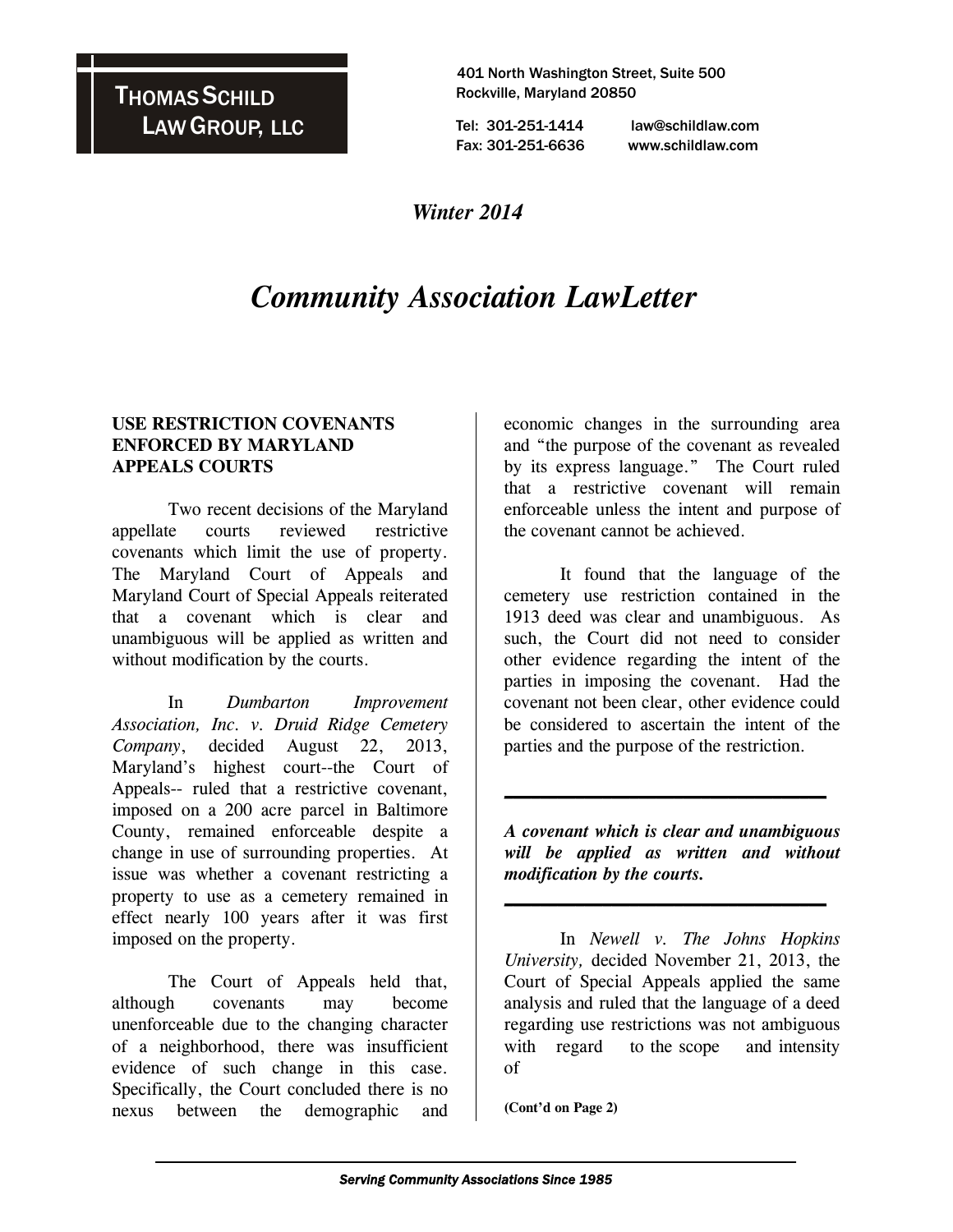**USE RESTRICTION COVENANTS (Cont'd from Page 1)** 

future use of property conveyed to The Johns Hopkins University. The only restriction was that the Montgomery County property be used for "agricultural, academic, research and development, delivery of health and medical care and services, or related purposes only".

 The Court explained it was not appropriate to consider other evidence beyond language in the same document to determine if the covenant was ambiguous. Concluding that the covenant was not ambiguous and did not limit the scope and intensity of future use so long as the type of use complied with the covenant, the Court ruled that the covenant did not preclude high density development of the property.

 In sum, if a covenant is ambiguous, the court may consider other evidence to determine the intent of the person imposing the covenant. However, a covenant will be applied as written if it is clear and unambiguous.

#### **CONDO OWNERS' OBLIGATION TO PAY MASTER HOA ASSESSMENTS IS IMPLIED FROM DEVELOPMENT DOCUMENTS**

The Maryland Court of Special Appeals ruled that, where a condominium was meant to be part of a master homeowners association, the owners of units within the condominium were required to pay homeowners association assessments in addition to condominium assessments despite the developer's failure to clearly establish the obligation.

In *Points Reach Condominium Council of Unit Owners v. Point Homeowners Association*, *Inc*., decided August 30, 2013, a Worcester County condominium sought a court order declaring that the condominium units were not part of the homeowners association.

 The Court applied the equitable doctrine of "implied negative reciprocal covenants" which provides that when an owner of land develops land for sale, pursues a course of conduct indicating an intention to follow a general plan of development and imposes substantially uniform restrictions on the lots conveyed, those same restrictions may be enforced against other land intended as part of the development plan but inadvertently omitted. Accordingly, the condominium was deemed subject to the homeowners association declaration and the condominium unit owners were responsible for assessments levied by the homeowners association.



The court determined that certain provisions of the homeowner association declaration, and their relationship to other development documents, were not clear. As a result of the ambiguity, extrinsic evidence was allowed to help ascertain the developer's intent in creating the community. This evidence included the various versions of the governing documents, plats, and even correspondence between the developer and the County Planning Administrator.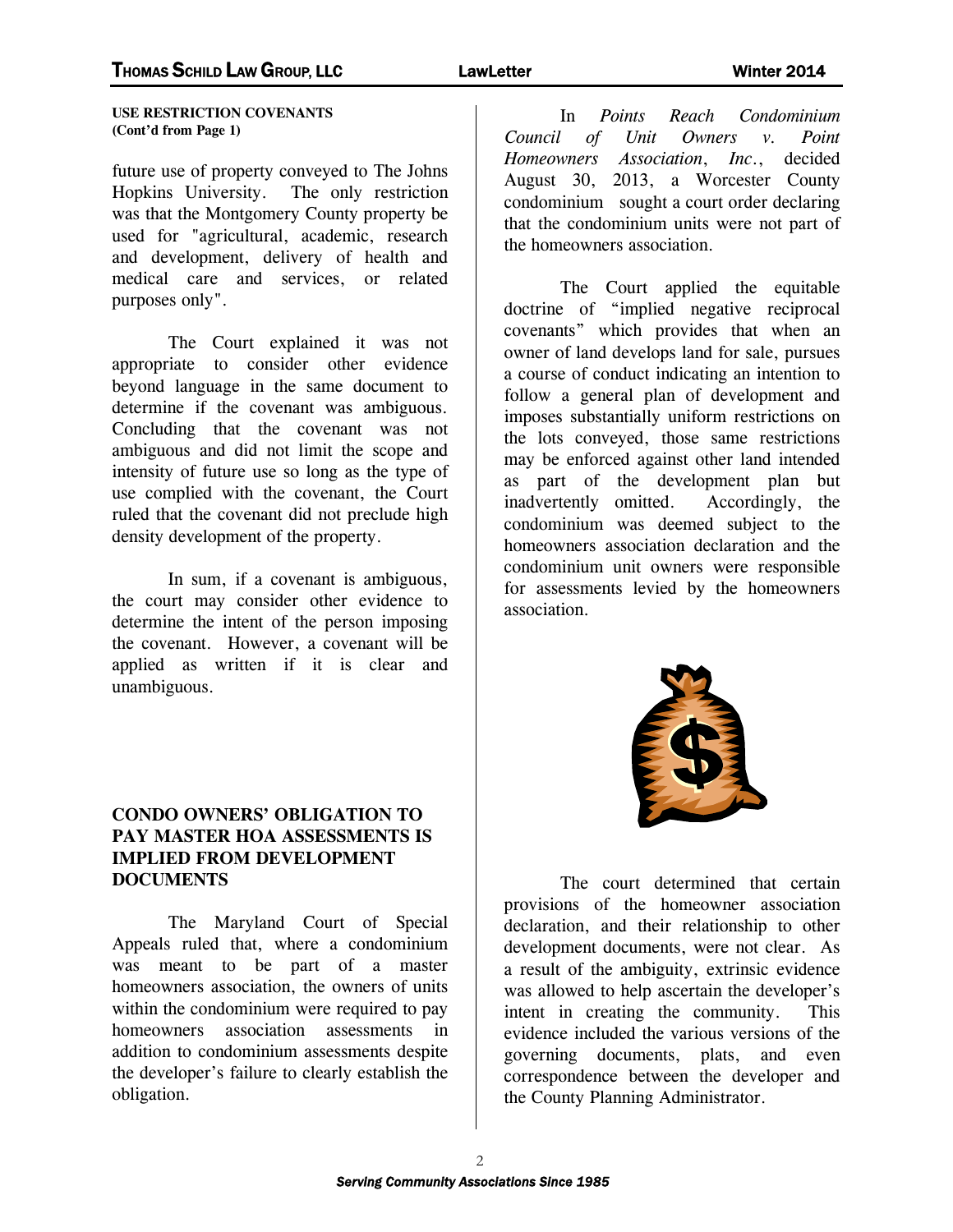### **MARYLAND GENERAL ASSEMBLY TO REVISIT LEGISLATIVE ISSUES**

 Heading into an election year for all state legislators in 2014, the Maryland General Assembly will again consider many bills affecting condominiums, homeowner associations, and housing cooperatives. Among the hot topics to be revisited this year are dog bite liability, community manager licensing and condominium construction warranties.

 **Dog Bite Liability.** Last year, the legislature failed to enact legislation to address a 2012 court ruling which imposed strict liability on property owners for injuries caused by pit bulls when on the owner's property. Although there was general agreement that property owners should not be responsible for dog bites unless the property owner knew (or should have known) that a particular animal had vicious tendencies, the legislation was not enacted because of disagreement over the standard of dog bite liability for dog owners.

 **Community Manager Licensing.**  Various proposals to require state licenses for community managers have been considered for the past several years. Legislation regarding manager licensing is expected again this year. If enacted, it would require individuals who manage condominiums, homeowner associations, and housing cooperatives to meet minimum education and training standards.

 The legislation would establish a State Board of Common Ownership Community Managers with authority to issue, suspend and revoke community manager licenses. A license could be suspended or revoked for theft of association funds or other improper conduct.

 **Condo Construction Warranty.**  Also expected again in 2014 is a bill to prohibit condominium developers from limiting the ability to file suit for construction defects. If enacted, the legislation would prevent developers from shortening the statute of limitations on condo unit warranties or including provisions in condo bylaws to require unit owner approval for a condo board to pursue legal claims by litigation or arbitration.

### **HOA RESALE DISCLOSURES MUST BE PROVIDED TO PURCHASERS WHO ALREADY OWN OTHER PROPERTY IN THE SAME HOA COMMUNITY**

 The resale disclosures required by the Maryland Homeowners Association Act ("HOA Act") must be provided to every purchaser who is a "member of the public", including purchasers who already own other property in the community governed by the homeowners association, according to a recent decision of the Maryland Court of Appeals--the highest state appellate court.



 In *Lipitz V. Hurwitz*, decided October 21, 2013, the buyer of a home in Baltimore County attempted to cancel the sales contract

**(Cont'd on Page 4)**